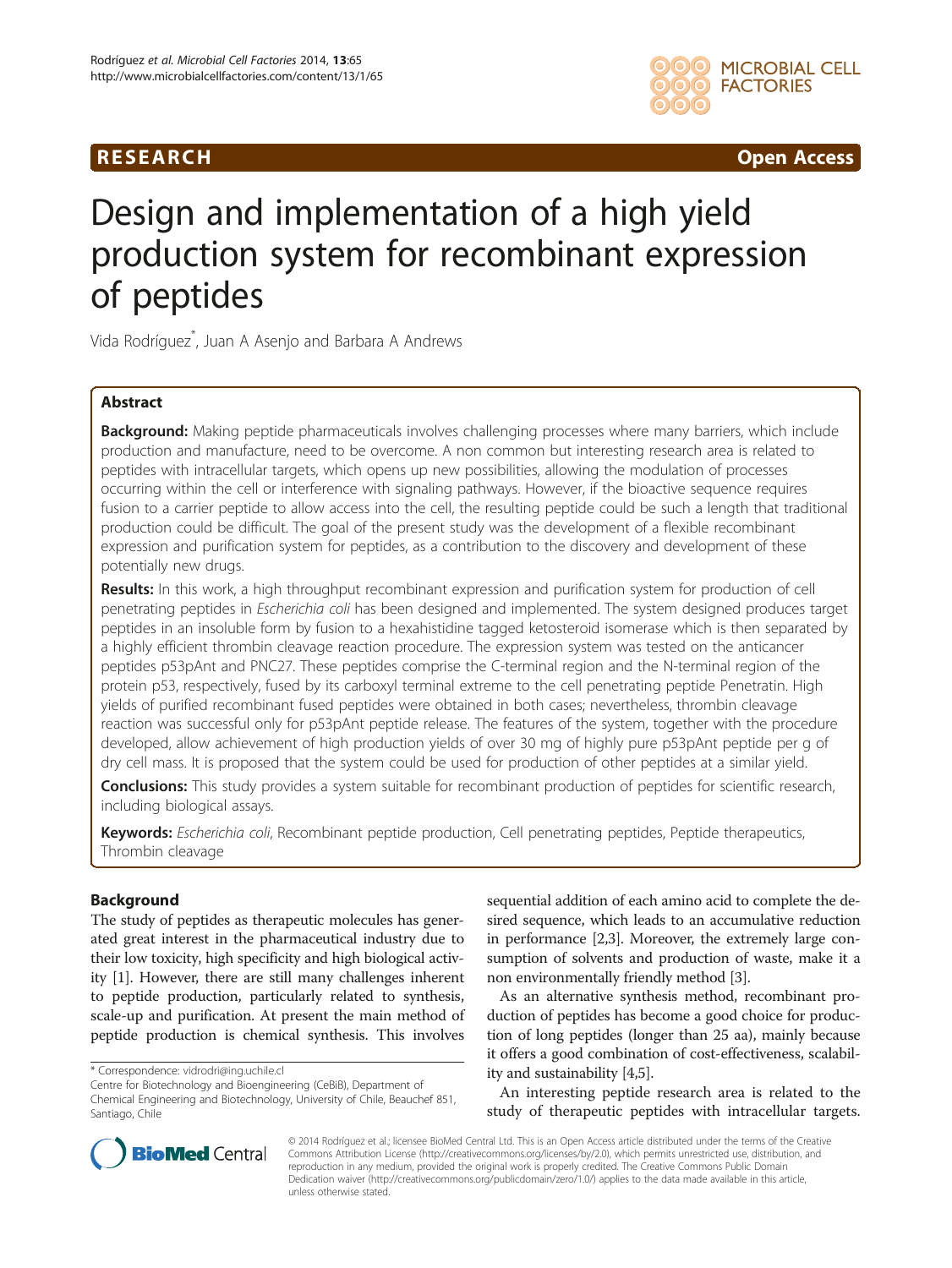Complex molecular mechanisms involved in the development of a disease are not limited to extracellular signaling. They also involve complex networks with intracellular regulation pathways which are worthy of exploration. However, this type of research has been limited, in part, by the low permeability of the cell membrane to most macromolecules [\[6](#page-8-0)]; less than 10% of peptide candidates entering clinical studies bind intracellular targets [\[7](#page-8-0)]. A common strategy is to fuse a bioactive molecule to a carrier peptide (Cell Penetrating Peptide, CPP). These are cationic peptides with the ability to get into the cells and it has been demonstrated that they can mediate intracellular delivery of covalently bonded molecules, amongst them bioactive peptide sequences [\[8](#page-8-0)-[13](#page-8-0)]. In this case, the fusion usually results in a final peptide longer than 30 amino acids, making traditional production difficult. Despite this, currently, of the peptides in Phase II studies, there are three bioactive peptides that incorporate a CPP sequence to enter the cells [\[7\]](#page-8-0). Producing these peptides efficiently in order to minimize the production cost by means of a recombinant peptide production system, could make these peptides more attractive for the pharmaceutical industry.

Biosynthetic production of peptides in Escherichia coli by direct expression may lead to cytoplasmic degradation of the product, poor recovery yields or to generate host toxicity. To overcome these problems, expression systems often produce recombinant peptides as fused peptides, bound to a protein with specific properties [[14,15\]](#page-8-0) or as tandem repeats of the peptide sequence [[16\]](#page-8-0). These strategies require a subsequent hydrolysis step to release the target peptide sequence. Usually, chemical hydrolysis on methionine residues, on Asp^Pro [[15\]](#page-8-0) or on Asn^Gly [[16\]](#page-8-0) with cyanogen bromide (CNBr), formic acid or hydroxilamine, respectively, is used. These reagents are highly toxic, so alternatively, enzymatic proteolysis can be used for separation by including specific recognition sequences of common proteases. However, the latter has the disadvantage of being more expensive than chemical proteolysis.

A noteworthy peptide production method is the pET- $31b(+)$  vector system for *E. coli*, from Novagen. This allows cloning of the target peptide sequence downstream of a ketosteroid isomerase (KSI) coding sequence and upstream of a polyhistidine tag sequence. The KSI protein is highly insoluble, so directs the expression of the fusion protein to produce inclusion bodies, preventing polypeptide degradation during bacterial expression and the polyhistidine tag allows purification of the fused peptide by nickel affinity chromatography. The peptide sequence must be flanked with methionine residues and could be cloned as tandem repeated sequence, then the target peptide could be separated from the partner protein by chemical hydrolysis with CNBr. Finally, target

peptides are recovered from the cleavage product by chromatographic separation. High peptide productivity of more than 50 mg per liter of a culture at a density of 2.5 g of cells per liter has been achieved using this method [[17\]](#page-8-0). Nevertheless, the target peptide sequences are limited to those not containing methionine residues and the process involves working with a hazardous reagent. Moreover, chemical hydrolysis with CNBr leads to peptide monomers with a C-terminal homoserine lactone and could lead to chemical modifications on amino acid side chains on the target peptide [[18](#page-8-0)]. Some attempts have been made to modify this system to, alternatively, liberate the target peptide through enzymatic reactions. However, these methods have required the use of high amounts of enzyme to achieve an efficient proteolysis process, increasing the production cost and thus, limiting their use [\[19,20\]](#page-8-0).

The aim of this work is the design and implementation of a flexible method for an efficient recombinant bacterial expression and purification system for production of potentially therapeutic peptides with intracellular targets. The expression system developed in Escherichia coli has been designed to be flexible in expressing and purifying potentially therapeutic peptides fused to the cell penetrating peptide Penetratin (KKWKMRRNQFWVKVQRG) [[21](#page-8-0),[22](#page-8-0)]. The system includes a fusion partner which comprises a hexahistidine-tagged ketosteroid isomerase domain and a thrombin cleavage site, in order to allow a high expression yield and facilitate purification, and to liberate the peptide from the KSI protein, respectively. Unlike the system described above, the procedure designed allows a high yield production process at a relatively low cost, avoiding the use of hazardous reagents.

The expression system was tested on the anticancer peptides p53pAnt and PNC27. The p53pAnt peptide comprises the C-terminal region of the protein p53, as bioactive sequence, fused by its carboxyl terminal extreme to the cell penetrating peptide Penetratin, as transporter sequence, (GSRAHSSHLKSKKGQSTSRHKK WKMRRNQFWVKVQRG). It has been shown that this peptide selectively induces apoptosis in cancer cells with mutated or overexpressed p53 through p53-dependent processes [[23,24](#page-8-0)]. The anticancer peptide has been tested in vitro in different cell types, such as colon cancer cells [[23,25](#page-8-0)], breast cancer [\[24,25](#page-8-0)], lung [\[25](#page-8-0)] and lymphoma [\[23](#page-8-0)]. Furthermore, it has been reported to selectively produce necrosis in prostate cancer cells [[26](#page-8-0)] and that it is able to selectively induce cell death by apoptosis in vivo, in a model of brain tumor (glioma) in rats [[27\]](#page-8-0). The PNC27 peptide comprises the mdm-2 binding domain of the p53 protein (residues 12–26) containing a C-terminal Penetratin sequence as carrier (PPLSQETFSDLWKLLKKWKMRRNQFWVKVQRG) [[28](#page-8-0)]. Unexpectedly, this peptide was found to induce selective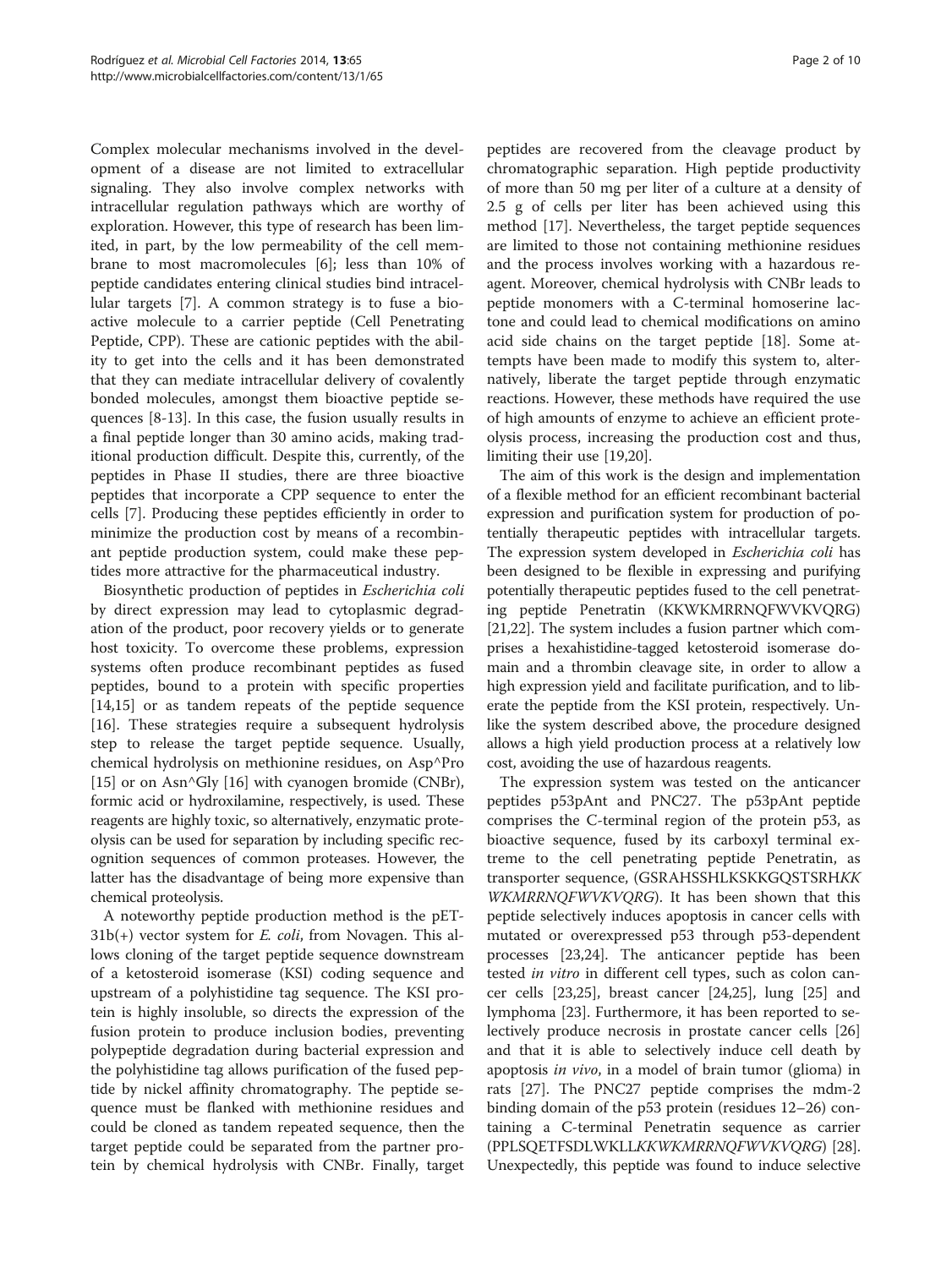necrosis in various carcinogenic cell types [[29](#page-8-0)-[31](#page-8-0)], as it has an amphipatic structure [[32,33](#page-8-0)] which allows it to integrate into the cell membrane forming pores, producing membrane disruption and cell death by a p53 independent mechanism [\[29,32,34\]](#page-8-0). The selectivity on tumor cells would be given by the presence of mdm-2 on the plasma membrane of these cells [\[35,36](#page-8-0)], which is related to the role of mdm-2 in E-cadherin ubiquitination and degradation [\[36](#page-8-0)]. Thus, in non-tumor cells, PNC27 enters the cell, but in cancer cells it is retained in the membrane due to its affinity for mdm-2, and forms pores [\[35\]](#page-8-0).

This paper shows the design of a system for producing high yield fused recombinant peptides and a procedure for efficient enzymatic cleavage to liberate the target peptides, which allowed production of highly pure p53pAnt peptide. Although the system failed at the proteolysis step in PNC27 peptide production, it is proposed that it could be potentially used for the production of other peptides.

# Results

### Design and construction of a pET31HT expression vector

Modifications made to pET-31b(+) allowed setting up the pET31HT vector. It comprises a KSI gene which contains an N-terminal hexahistidine tag-coding sequence to facilitate purification. A thrombin recognition site was positioned downstream of the KSI sequence, followed by AvrII and PacI restriction enzyme sites which compose the cloning site for the target peptide coding sequence. The AvrII site encodes the last two amino acids of the thrombin recognition site and the PacI site, which was designed to remain downstream of the cloned sequence, includes the stop codon for translation. Thus, the design allows cloning different potentially therapeutic cell penetrating peptides between these restriction enzyme sites and subsequently to separate them from the KSI fusion partner leaving no additional residues from the original peptide sequence. A schematic representation of the construct is shown in Figure 1.

# Expression and purification of recombinant fused peptides

The peptide-encoding sequences were cloned into the expression vector pET31HT by the procedure described in Methods. The resulting vectors pET31HT-p53pAnt and pET31HT-PNC27, confirmed by DNA sequencing, were transformed into the expression host Escherichia coli BL21(DE3). A transformant colony of every construct was selected and grown at 37°C in LB medium containing 100 μg/mL ampicillin and induced by IPTG addition. A colony harboring the pET31HT vector was used as induction control. As shown in Figure [2](#page-3-0) recombinant proteins KSI, KSI-p53pAnt and KSI-PNC27 were in an insoluble form and accounted for about 40% of the total protein. The productivity of the KSI control protein and the fused peptides was almost 20% of the dry cell mass. Recombinant proteins were purified from the insoluble fraction by  $Ni^{+2}$ affinity chromatography in denaturing conditions. About 95% of the recombinant protein was purified in a single elution fraction of equal volume to the loaded sample. It was observed that it is possible to recover all the recombinant protein bound to the resin by additional elutions of smaller volumes which then could be combined with the main elution. The purity of the eluted recombinant protein was estimated by SDS-PAGE analysis and it was determined to exceed 90% (Figure [2\)](#page-3-0).

# Proteolytic cleavage and purification of recombinant peptides

Precipitation of purified fused peptides through dilution allows recovery of practically all of the protein, with no loss detected in the supernatant by SDS-PAGE analysis. The precipitated protein was solubilized in cleavage buffer. Thrombin was added to the sample at a ratio of 0.35 unit of enzyme per mg of protein and incubated at 23°C with gentle shaking. Figure [3](#page-4-0) shows the progress of the enzymatic cleavage reaction for p53pAnt fused peptide. Enzymatic cleavage of the fused peptide achieved about 60% digestion in 6 hours and about 80% digestion when the reaction was extended to 48 hours. When the reaction rate decreased and the curve became asymptotic, the addition of another equal amount of thrombin increased digestion to 95% of the fused peptide.

In the case of KSI-PNC27 recombinant protein, unexpectedly, incubation with thrombin protease did not cleave the fusion protein since no peptide hydrolysis product was detected on SDS-PAGE analysis.

The digestion product of KSI-p53pAnt was loaded onto a nickel-nitrilotriacetic acid (Ni-NTA) agarose column. The flow-through containing the p53pAnt peptide was collected. The column was washed with cleavage buffer to recover most of peptide in solution. A final wash with elution buffer was made in order to analyze

| <b>RBS</b>                                                                                                                              | Ndel | hexahistidine | <b>KSI</b>                                                                                                                                     | Avrll |  | Xhol |  |  |
|-----------------------------------------------------------------------------------------------------------------------------------------|------|---------------|------------------------------------------------------------------------------------------------------------------------------------------------|-------|--|------|--|--|
|                                                                                                                                         |      |               |                                                                                                                                                | TRS   |  |      |  |  |
| Figure 1 Schematic diagram of the expression vector pET31HT. Green: Polyhistidine tag coding sequence; red: ketosteroid isomerase gene; |      |               |                                                                                                                                                |       |  |      |  |  |
| in brown.                                                                                                                               |      |               | purple: thrombin recognition site coding sequence; light blue: cloning site restriction enzymes. Start and stop translation codons are crowned |       |  |      |  |  |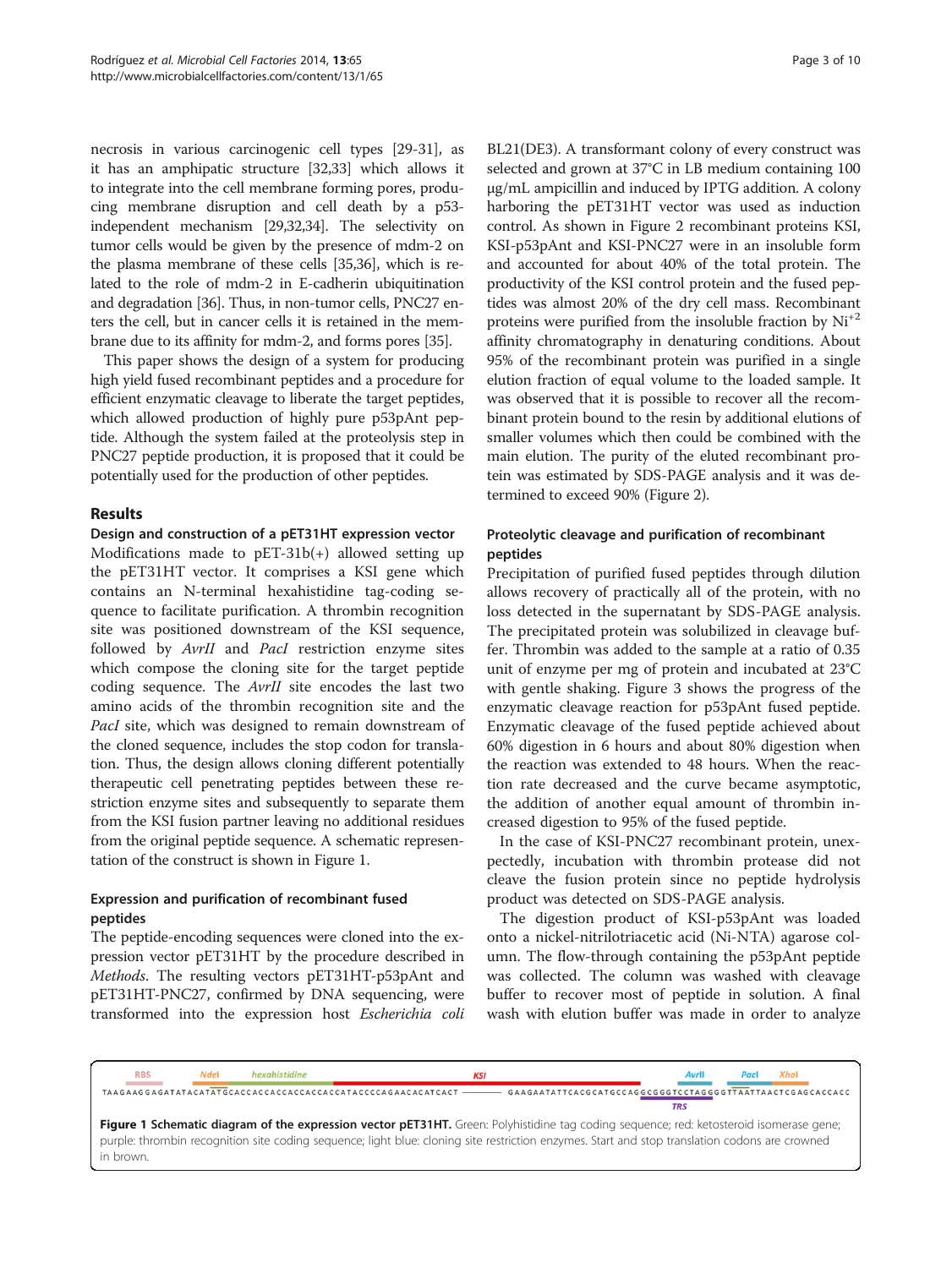<span id="page-3-0"></span>

the fraction retained in the column. As expected, the liberated KSI protein and the uncleaved KSI-p53pAnt fused peptide were retained by the column because both have a N-terminal polyhistidine tag. However, about 15% of the peptide was also bound to the column and was not eluted by the cleavage buffer wash. A summary of the purification procedure is shown in Table [1.](#page-4-0) Overall productivity obtained was more than 30 mg of peptide per g of dry cell mass.

The purity of the resulting peptide was determined on SDS-PAGE analysis visualized by silver staining and a high molecular weight contaminant protein was detected (Figure [4A](#page-4-0)). In order to estimate the ratio between the peptide and this protein by densitometry analysis, 2 mg of purified peptide were loaded onto a single lane on a second SDS-PAGE gel and was visualized by Coomasie staining, but the contaminant band was not detected (Figure [4B](#page-4-0)). Assuming that this band is right at the limit of detection of the Coomasie staining (0.1 μg for a single protein band [\[37\]](#page-8-0)), the purity of the recombinant peptide was estimated as at least 95%.

A sample of the purified p53pAnt peptide was analyzed by Matrix Assisted Laser Desorption Ionization Time-of-Flight (MALDI-TOF) mass spectrometry. The theoretical m/z average ratio of the p53pAnt peptide is 4,435. The spectrum obtained contained the expected signal and the signal corresponding to the doubly protonated molecule  $(m/z = 2,218)$  (Figure [5\)](#page-5-0), indicating that the resultant peptide actually corresponds to p53pAnt. No signal attributable to the detected contaminating protein shown in Figure [4A](#page-4-0) was detected.

# **Discussion**

The system presented in this paper was developed as an alternative tool to be used in research and development of new peptide drugs, especially for those with intracellular therapeutic targets. The procedure requires the attachment of the bioactive sequence to the cell penetrating peptide, Penetratin. This sequence allows entry into the cell and delivery to the intracellular target. The whole oligonucleotide sequence must be codon optimized and cloned in the designed vector.

In order to protect the peptides from enzymatic degradation during production and thus to achieve higher yields, the system directs the expression of the cloned peptide to produce inclusion bodies by its fusion to the insoluble protein ketosteroid isomerase. Inclusion bodies are stable against proteolysis and also have the advantage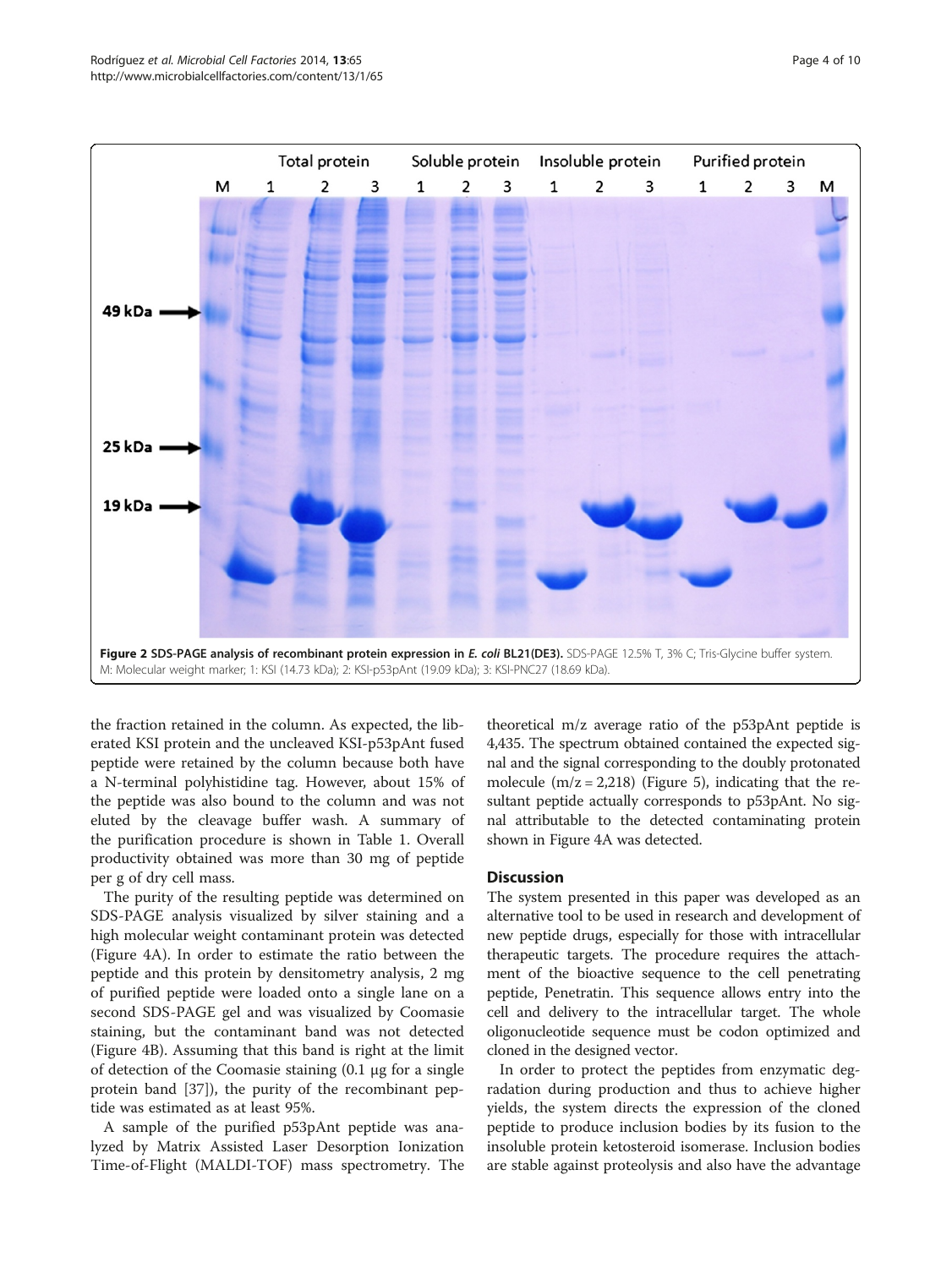<span id="page-4-0"></span>

of being easily recoverable by centrifugation. Furthermore, they usually have high recombinant protein concentration and low relative amounts of contaminants. As a result, the procedure allows an initial recovery of the recombinant fused peptide with relatively high purity of more than 75% of the inclusion body protein content.

| Table 1 Purification of KSI-p53pAnt fused peptide and |  |
|-------------------------------------------------------|--|
| p53pAnt peptide, overexpressed in E. coli BL21(DE3)   |  |

| <b>Purification step</b>          | <b>Total fused</b><br>peptide (mg) | <b>Total</b><br>p53pAnt (mg) | Purity<br>(%) | Yield<br>(%) |
|-----------------------------------|------------------------------------|------------------------------|---------------|--------------|
| Total protein extract             | n.d                                | n.d                          | $43*$         | 100          |
| Inclusion bodies                  | n.d                                | n.d                          | $79*$         |              |
| First affinity<br>chromatography  | $184***$                           | 43                           | $90*$         |              |
| Precipitation recovery            | 184                                | 43                           |               | $100*$       |
| Thrombin cleavage                 | $\overline{a}$                     | $\overline{a}$               |               | $95*$        |
| Second affinity<br>chromatography | ۰                                  | $34**$                       | 95            | $85*$        |

Data per g of dry cell weight.

Experiments n.d., not determined.

\*Determined by SDS-PAGE gels densitometry analysis.

\*\*Determined by Bradford assay.



A: 0.125 μg of peptide visualized with silver staining. Blue arrow indicates a contaminant protein band. B: 2 μg of peptide visualized with Coomasie staining. The contaminant protein band is not visualized.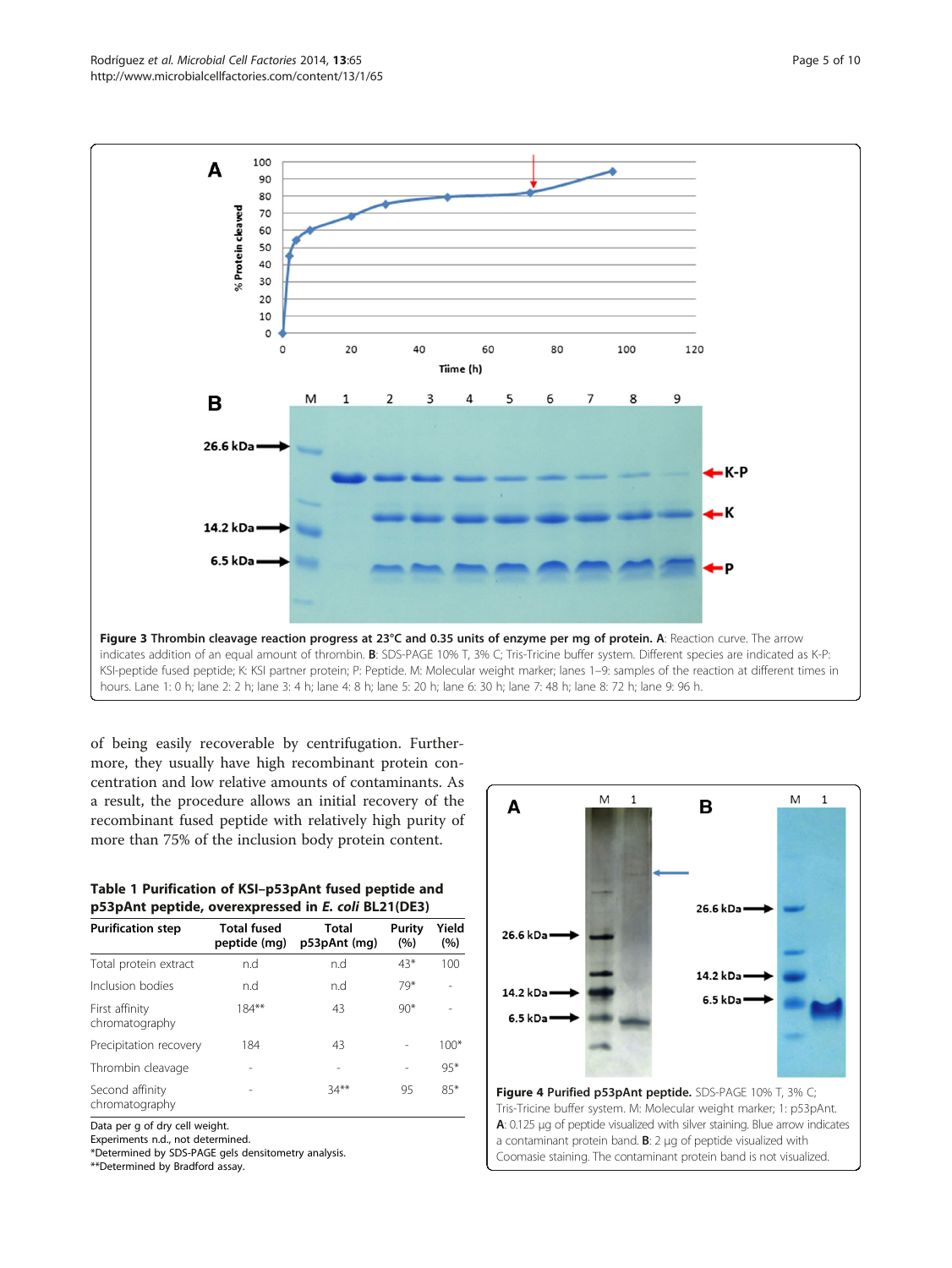<span id="page-5-0"></span>

The system was designed to allow purification of the peptides attached to the KSI protein by immobilized metal affinity chromatography (IMAC) by including a polyhistidine tag. Then, the fused peptide construct is bound to the column and eluted, to later be subjected to enzymatic cleavage to release the target peptides. Finally, the digestion product is loaded onto a second IMAC chromatography, where the partner protein, the noncleaved protein and any impurity present after the first chromatography will bind to the column, allowing obtention of a highly pure peptide in the flow-through.

Unlike other common systems that use KSI as a fusion protein partner for recombinant production of peptides, the designed system allowed production of peptide sequences without restriction on the presence of any amino acidic residue and without using acid conditions or toxic reagents such as hydroxylamine or cyanogen bromide. Instead, this system incorporates a thrombin recognition site strategically located so that the peptide is separated from the KSI protein without leaving any additional residues.

Of common proteases, the lower cost of cleaving fusion proteins, per mg, is obtained using thrombin [[15](#page-8-0)]. Moreover, the designed procedure for the hydrolysis reaction allowed recovery of the p53pAnt peptide from its fusion partner through a highly efficient enzymatic cleavage reaction. Sarkosyl was used to induce mild denaturing effects on protein structures, so its presence in the cleavage buffer allows maintenance of the fused peptide in solution in conditions compatible with thrombin activity, and inducing flexibility of protein structures enables exposure of recognition sites of the enzyme. These reaction conditions allow a 50% reduction of the amount of thrombin used to cleave one mg of fused peptide when compared to the recommendation of the supplier, and the use of at least 20 times less enzyme than the amount used in similar expression systems [[19,20\]](#page-8-0), since, as shown in Figure [3](#page-4-0)B, the procedure achieves cleavage of 2 mg of protein per unit of thrombin in 16 hours.

Although the enzymatic cleavage reaction failed for KSI-PNC27 protein, this result is not discouraging as it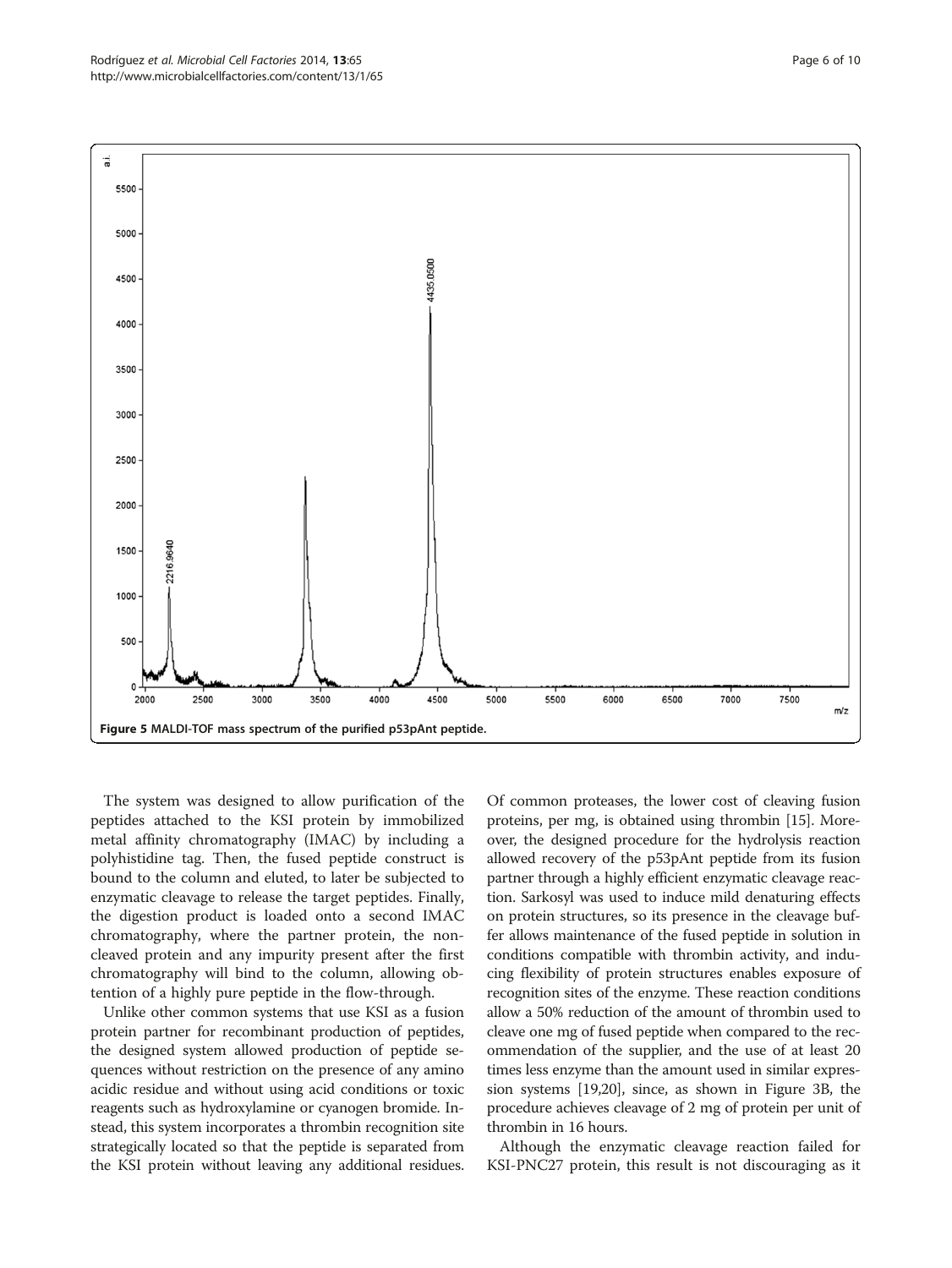was probably due to the presence of proline in the thrombin cleavage site, which provides rigidity to the protein structure and does not allow proper coupling interaction of the protease in its recognition site, making the chosen peptide sequence not suitable for thrombin proteolysis.

It was observed that in the Ni-NTA chromatography step for after-cleavage peptide purification, the process requires a total protein concentration below 1 mg/mL before loading the sample onto the column. This step is conducted in mild denaturing conditions, therefore, not all the residues of the protein are exposed. This could lead to different concentration dependent conformations, in which at higher concentrations, the polyhistidine tag could not be exposed in all species of the dynamic equilibrium or either protein-protein/column-protein interactions could lead to steric hindrance, thus impeding the proteins to bind to the resin.

There was a loss of about 15% of the p53pAnt peptide that remains strongly attached to the resin during this last purification process, probably due to the three histidine residues of the bioactive peptide sequence as it was not eluted by salt or urea but only with high imidazole concentrations. It is postulated that this loss could vary depending on the histidine residue content of the target peptide.

Due to the use of thrombin, the system has some minor restrictions in the first and second amino acid of the bioactive sequence. As has been described in the literature [\[38\]](#page-8-0), they cannot be acidic amino acids and, as discussed above, it was observed that Pro is also a restricted amino acid in these positions. With these exceptions, it is proposed that the system designed could provide a sustainable and efficient peptide manufacturing process, for almost any peptide sequence, since recombinant protein production and purification levels were very similar for KSI, KSI-p53pAnt and KSI-PNC27. Hence, the negative result in producing PNC27 peptide is considered inherent to its amino acid sequence rather than because of the designed procedure.

As recombinant protein is about 20% of dry cell mass in all cases, the potential productivity of p53pAnt and PNC27 was estimated from the relative ratio of the peptides size compared to the sequence of the recombinant KSI-peptide proteins. The p53pAnt peptide accounts for 23% of the fused peptide, while the PNC27 peptide comprises 21% of the recombinant KSI-peptide protein. Thereby, potential productivity of p53pAnt peptide is 46 mg per g dry cell weight and for PNC27 the calculated value is 42 mg per g dry cell weight.

From the values shown in Table [1](#page-4-0), overall productivity of p53pAnt was estimated as 37 mg per g dry cell weight. Experimental results indicate that the overall productivity of p53pAnt is about 34 mg per g of dry cell mass, very close to the estimated value. In the case of

PNC27, this estimation could not be done as the cleavage reaction was not successful. However, it is postulated that for the case of a generic peptide, which accounts for at least 20% of the recombinant KSI-peptide protein, 200 mg of total recombinant protein (KSI-peptide) per g cell dry weight could be produced. This would result in potential peptide productivity greater than 40 mg per g dry cell weight, and after the purification step a final productivity of over 30 mg per g dry cell weight of purified peptide. However, it should be noted that the final value will always depend on the particular properties of the sequence to be produced, especially, the amino terminal amino acids, which influence the efficiency of enzymatic proteolysis, and the number of histidine residues in the bioactive sequence, which could be important for peptide purification efficiency.

The peptide productivity obtained is high compared with that reported in other systems for recombinant peptide production [[14-17,39](#page-8-0)[-41](#page-9-0)]. The highest reported productivity was about 20 mg/g of cell [[17\]](#page-8-0), and in the present system, 30 mg of purified peptide per gram of cell could be obtained.

The cleavage procedure is the limiting step of the process. To make the process faster, a second dose of enzyme could be added at 16 hours of the reaction. On the other hand, if it is worth sacrificing overall productivity in exchange for a faster process, the reaction could be stopped at this time and the final productivity would not be less than 20 mg of peptide per gram of dry cell mass.

Finally, it was observed that, at different induction conditions, recombinant protein production remains at about 20% of the dry cell mass, hence, using fed-batch cultures of Escherichia coli, which enable obtention of 100 g/l of cells [[42](#page-9-0)] could lead to a productivity of over 3 g/l of peptide.

# Conclusions

Recombinant fused peptides were produced as relatively pure protein in inclusion bodies and were purified by affinity chromatography under denaturing conditions. The urea-denatured protein was recovered by dilution precipitation and solubilized in a specific mild denaturing conditions buffer. The procedure designed allows separation of the peptide p53pAnt and the KSI partner protein by enzymatic proteolysis with thrombin, in a highly efficient manner; however, the proteolysis process failed to release PNC27. The recombinant p53pAnt peptide was purified from the cleavage product by Ni-NTA affinity chromatography, and recovered in the supernatant with a high purity, which was estimated to be at least 95%. The designed system has high productivity of more than 30 mg of purified peptide per gram of dry cell weight and is suitable for the production of peptides for scientific research, since it achieves the scale and purity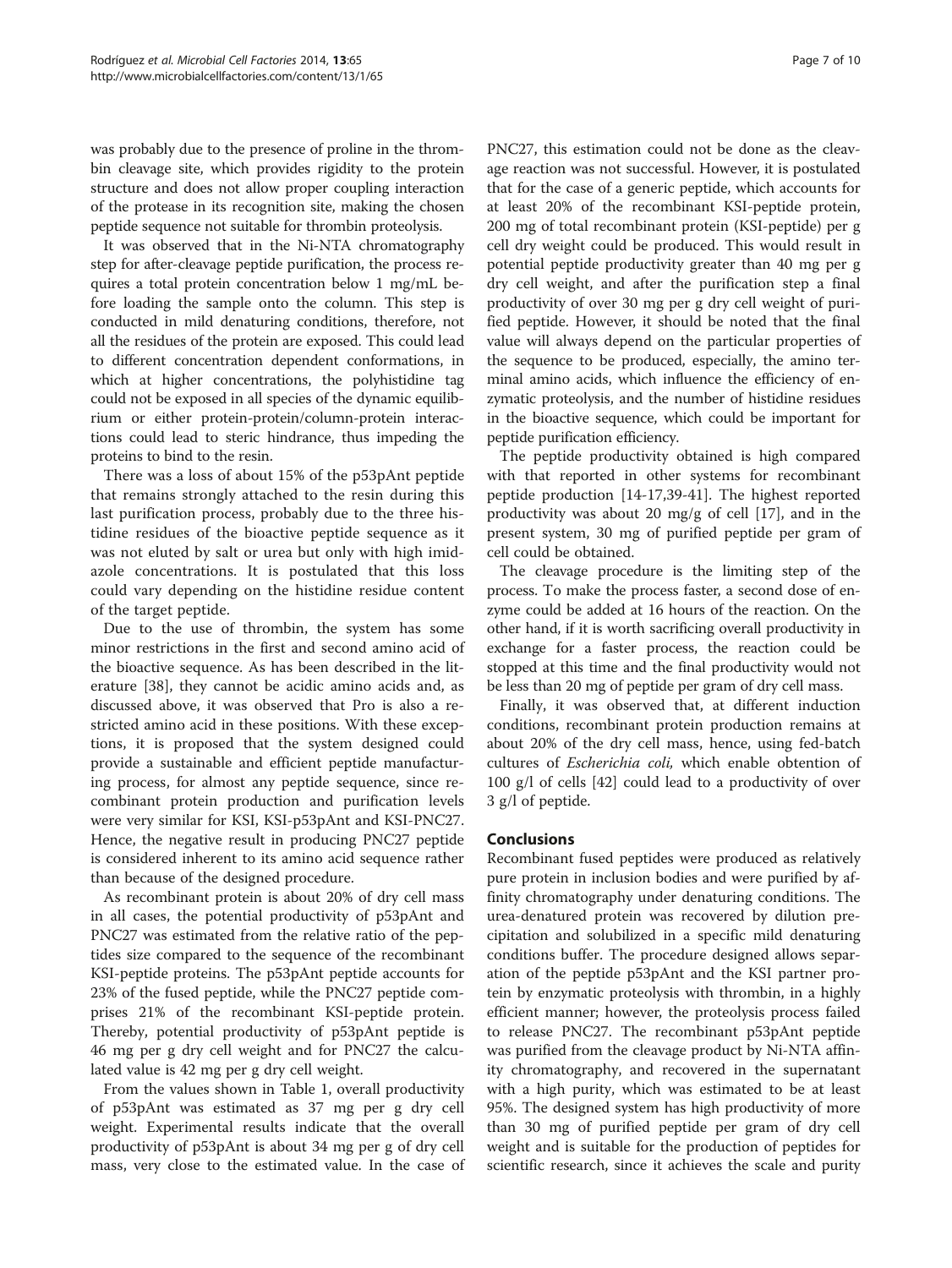required, even for biological assays used in therapeutic peptides research.

# Methods

Escherichia coli strains DH5α and BL21(DE3) were used as hosts for cloning and expression, respectively. The pGEM-T Easy vector (Promega) was used for cloning oligonucleotide sequences of the peptides. The pET-31b (+) vector (Novagen) was used as a template for construction of the modified expression vector pET31HT. Elongase enzyme (Invitrogen) was used for the PCR amplification of sequences. Restriction enzymes NdeI, XhoI, PacI, AvrII (New England Biolabs) and T4 DNA ligase (Invitrogen) were used according to the recommendation of the supplier. Thrombin, restriction grade, was purchased from Novagen. Oligonucleotides were synthesized by Integrated DNA Technologies. For protein purification, Ni-NTA agarose (QIAGEN) was used.

Proteins and peptides were loaded on SDS-PAGE gels for analysis, and concentration was determined by the Bradford assay, using bovine serum albumin as the standard. Densitometry analysis of SDS-PAGE gels was done using ImageJ software.

### pET31HT expression vector construction

To amplify the KSI sequence from the pET-31b(+) vector as a template, the following primers were designed and used: 5′-CATATGCACCACCACCACCACCACCATACC CCAGAACACA- 3′ and 5′-CTCGAGTTAATTAACCCC TAGGACCCGCCTGGCATGCGTGAAT- 3′. Thereby, the hexahistidine tag present in the template was moved from the C-terminal to the N-terminal of the KSI sequence and a thrombin cleavage sequence was introduced downstream of the KSI gene, followed by an AvrII site and a PacI site. These restriction enzyme sites allow cloning of DNA sequences coding potentially therapeutic cell penetrating peptides. The *NdeI* and *XhoI* cloning sites present in the original vector flanking the KSI gene, were kept at the N-terminal and C-terminal, respectively.

The PCR product was cloned into the pGEM-T Easy vector, and subcloned into pET-31b(+) expression vector between the *NdeI* and *XhoI* restriction enzymes sites.

#### Cloning of the DNA sequences encoding the peptides

The DNA sequences encoding peptides were synthesized as two complementary oligonucleotides. The sequences include AvrII and PacI restriction enzyme sites to facilitate cloning into the pET31HT expression vector. The peptideencoding DNA sequences were designed in order to avoid codons used with low frequency in Escherichia coli. To anneal the single strand oligonucleotides, they were heated at 95°C for 5 minutes, then left in a boiling water bath and allowed to cool slowly to room temperature. Dimers were adenylated and cloned into the pGEM-T Easy vector.

The final constructs were built from the sequences cloned into the pGEM-T Easy vector and the pET31HT expression vector, through the AvrII and PacI restriction enzyme sites.

The constructed plasmids pET31HT, pET31HT-p53pAnt and pET31HT-PNC27 were sequenced by Macrogen (Korea) and transformed into Escherichia coli BL21(DE3) electrocompetent cells.

### Production and purification of fused peptides

Escherichia coli BL21(DE3) harboring the expression vectors were cultivated in LB medium containing 100 μg/ml ampicillin, at 37°C with shaking. The overnight cultures were used to inoculate 100 ml LB media (with 100 μg/ml ampicillin) to an initial  $OD<sub>600</sub> = 0.05$ , and grown at 37°C with shaking. When  $OD_{600}$  of the cultures reached 0.6, IPTG was added to a final concentration of 1 mM. After 3–6 h induction, cells were harvested by centrifugation, resuspended in binding buffer (40 mM Tris, 500 mM NaCl, 15 mM Imidazole, pH 8.0), and lysed by sonication in an ice-water bath. The suspensions were centrifuged (10,000 x g, 10 min) to pellet the insoluble matter, and the pellets were resuspended in denaturing binding buffer (8 M Urea) and centrifuged again. The supernatants were incubated on a rotary shaker with Ni-NTA agarose at 4°C for 60 min. Then, the columns were packed and washed with denaturing binding buffer and the fused peptides were eluted with elution buffer (40 mM Tris, 500 mM NaCl, 300 mM Imidazole, 8 M Urea, pH 8.0).

# Proteolytic cleavage and purification of recombinant peptides

Purified fused peptides in elution buffer (8 M Urea) were precipitated by rapid dilution with dilution buffer (40 mM Tris, pH 8.0) and collected by centrifugation at  $5,000 \times g$  for 10 min. The pellets were resuspended in cleavage buffer (20 mM Tris, 150 mM NaCl, pH 8.0, 0.3% sarkosyl). Thrombin was added to the samples and incubated at 23°C on a rotary shaker. Peptides were batch purified from the digestion product by affinity retention of the fusion partner on Ni-NTA agarose. Purified samples were stored at −20°C.

MALDI-TOF mass spectrometry was used to analyze the resultant peptide. Samples were diluted with formic acid 0.1% and methanol 3% and mixed with α-cyano-4 hydroxycinnamic acid (CHCA matrix). The spectrum was obtained in positive linear mode.

#### Abbreviations

CPP: Cell penetrating peptide; KSI: Ketosteroid isomerase; Ni-NTA: Nickel-nitrilotriacetic acid; IMAC: Immobilized metal affinity chromatography; MALDI-TOF: Matrix assisted laser desorption ionization time-of-flight.

#### Competing interests

The authors declare that they have no competing interests.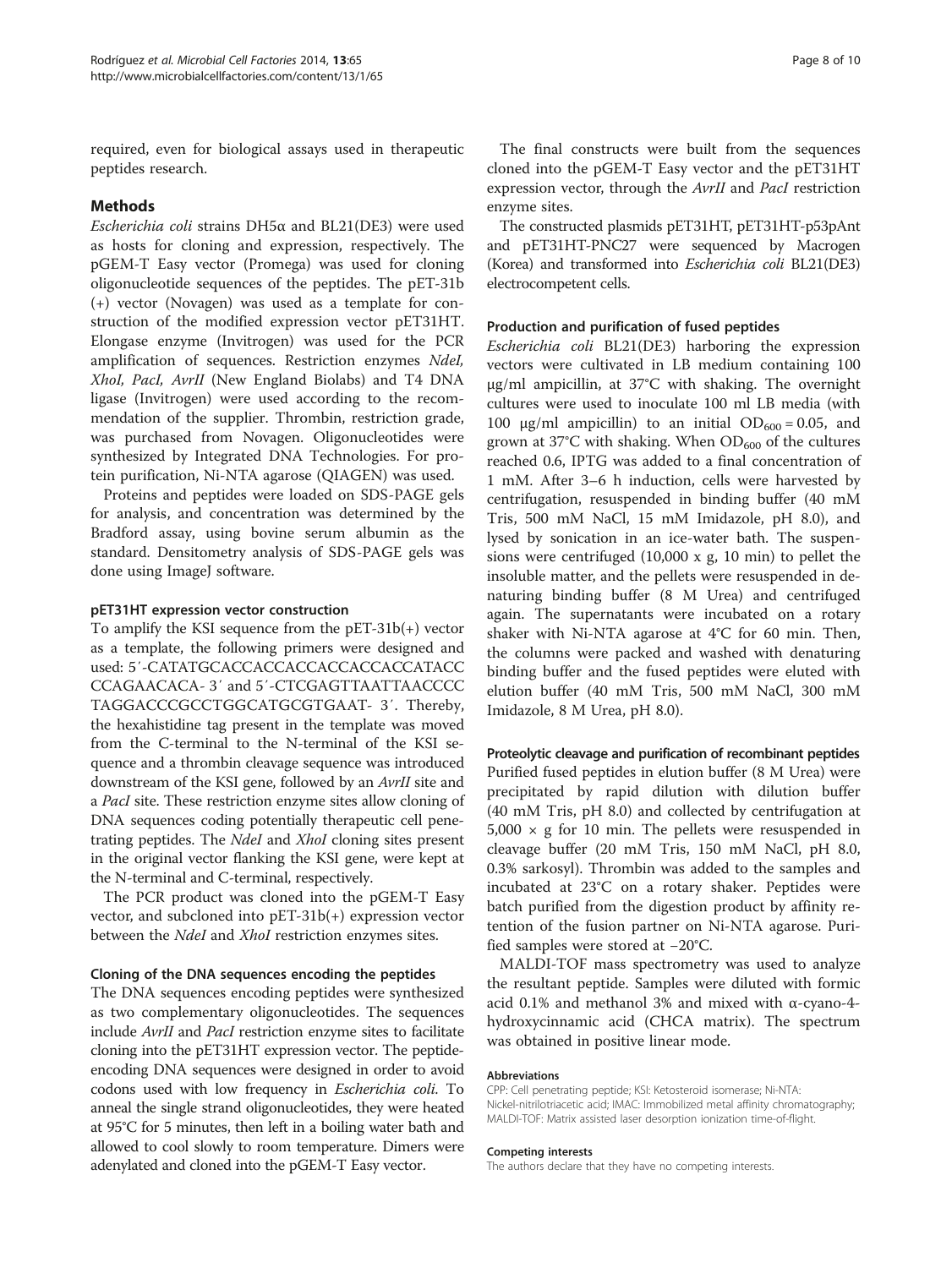#### <span id="page-8-0"></span>Authors' contributions

VR designed and carried out all of the experiments and participated in evaluation of the results and wrote the manuscript draft. BAA and JAA took part in designing the experiments, analyzing the results and writing the manuscript. All authors have read and approved the final manuscript.

#### Acknowledgements

We thank Conicyt for financial support for Vida Rodríguez (PhD scholarship).

Received: 16 October 2013 Accepted: 1 April 2014 Published: 7 May 2014

#### References

- 1. Vlieghe P, Lisowski V, Khrestchatisky M, Martinez J: Synthetic therapeutic peptides: science and market. Drug Discov Today 2010, 15:40-56.
- Guzman F, Barberis S, Illanes A: Peptide synthesis: chemical or enzymatic. In Electronic Journal of Biotechnology, vol. 10. Valparaiso: Pontificia Universidad Católica de Valparaíso; 2007.
- 3. Andersson L, Blomberg L, Flegel M, Lepsa L, Nilsson B, Verlander M: Large-scale synthesis of peptides. Pept Sci 2000, 55:227–250.
- 4. Li Y: Recombinant production of antimicrobial peptides in Escherichia coli: a review. Protein Expr Purif 2011, 80:260-267
- 5. Lee EJ, Kim HS, Lee EY: Recombinant biocatalytic and cell-free synthesis of HIV fusion inhibitor. J Ind Eng Chem 2005, 11:515–521.
- 6. Rajendran L, Knölker HJ, Simons K: Subcellular targeting strategies for drug design and delivery. Nat Rev Drug Discov 2010, 9:29–42.
- 7. Kaspar AA, Reichert JM: Future directions for peptide therapeutics development. Drug Discov Today 2013, 18:807–817.
- 8. Minko T, Dharap SS, Fabbricatore AT: Enhancing the efficacy of chemotherapeutic drugs by the suppression of antiapoptotic cellular defense. Cancer Detect Prev 2003, 27:193–202.
- 9. Kashiwagi H, McDunn JE, Goedegebuure PS, Gaffney MC, Chang K, Trinkaus K, Piwnica-Worms D, Hotchkiss RS, Hawkins WG: TAT-Bim induces extensive apoptosis in cancer cells. Ann Surg Oncol 2007, 14:1763–1771.
- 10. Michod D, Yang JY, Chen J, Bonny C, Widmann C: A RasGAP-derived cell permeable peptide potently enhances genotoxin-induced cytotoxicity in tumor cells. Oncogene 2004, 23:8971–8978.
- 11. Jalota-Badhwar A, Kaul-Ghanekar R, Mogare D, Boppana R, Paknikar KM, Chattopadhyay S: SMAR1-Derived P44 peptide retains its tumor suppressor function through modulation of p53. J Biol Chem 2007, 282:9902–9913.
- 12. Hosotani R, Miyamoto Y, Fujimoto K, Doi R, Otaka A, Fujii N, Imamura M: Trojan p16 peptide suppresses pancreatic cancer growth and prolongs survival in mice. Clin Cancer Res 2002, 8:1271-1276.
- 13. Yang L, Mashima T, Sato S, Mochizuki M, Sakamoto H, Yamori T, Oh-Hara T, Tsuruo T: Predominant suppression of apoptosome by inhibitor of apoptosis protein in non-small cell lung cancer H460 cells: therapeutic effect of a novel polyarginine-conjugated smac peptide. Cancer Res 2003, 63:831–837.
- 14. Lv GS, Huo GC, Fu XY: Expression of milk-derived antihypertensive peptide in Escherichia coli. J Dairy Sci 2003, 86:1927–1931.
- 15. Li Y, Li X, Wang G: Cloning, expression, isotope labeling, and purification of human antimicrobial peptide LL-37 in Escherichia coli for NMR studies. Protein Expr Purif 2006, 47:498–505.
- 16. Rao X, Hu J, Li S, Jin X, Zhang C, Cong Y, Hu X, Tan Y, Huang J, Chen Z, Zhu J, Hu F: Design and expression of peptide antibiotic hPAB-beta as tandem multimers in Escherichia coli. Peptides 2005, 26:721–729.
- 17. Kuliopulos A, Walsh CT: Production, purification, and cleavage of tandem repeats of recombinant peptides. J Am Chem Soc 1994, 116:4599–4607.
- 18. Rodríguez JC, Wong L, Jennings PA: The solvent in CNBr cleavage reactions determines the fragmentation efficiency of ketosteroid isomerase fusion proteins used in the production of recombinant peptides. Protein Expr Purif 2003, 28:224–231.
- 19. Li Q, Chen AS, Gayen S, Kang C: Expression and purification of the p75 neurotrophin receptor transmembrane domain using a ketosteroid isomerase tag. Microb Cell Fact 2012, 11:45.
- 20. Britton ZT, Hanle EI, Robinson AS: An expression and purification system for the biosynthesis of adenosine receptor peptides for biophysical and structural characterization. Protein Expr Purif 2012, 84:224–235.
- 
- 21. Derossi D, Joliot AH, Chassaing G, Prochiantz A: The third helix of the antennapedia homeodomain translocates through biological membranes. J Biol Chem 1994, 269:10444–10450.
- 22. Brugidou J, Legrand C, Mery J, Rabie A: The retro-inverso form of a homeobox-derived short peptide is rapidly internalised by cultured neurones: a new basis for an efficient intracellular delivery system. Biochem Biophys Res Commun 1995, 214:685–693.
- 23. Selivanova G, Iotsova V, Okan I, Fritsche M, Strom M, Groner B, Grafstrom RC, Wiman KG: Restoration of the growth suppression function of mutant p53 by a synthetic peptide derived from the p53 C-terminal domain. Nat Med 1997, 3:632-638.
- 24. Kim AL, Raffo AJ, Brandt-Rauf PW, Pincus MR, Monaco R, Abarzua P, Fine RL: Conformational and molecular basis for induction of apoptosis by a p53 C-terminal peptide in human cancer cells. J Biol Chem 1999, 274:34924–34931.
- 25. Li Y, Mao Y, Rosal RV, Dinnen RD, Williams AC, Brandt-Rauf PW, Fine RL: Selective induction of apoptosis through the FADD/caspase-8 pathway by a p53 c-terminal peptide in human pre-malignant and malignant cells. Int J Cancer 2005, 115:55-64.
- 26. Dinnen RD, Drew L, Petrylak DP, Mao Y, Cassai N, Szmulewicz J, Brandt-Rauf P, Fine RL: Activation of targeted necrosis by a p53 peptide: a novel death pathway that circumvents apoptotic resistance. J Biol Chem 2007, 282:26675–26686.
- 27. Senatus PB, Li Y, Mandigo C, Nichols G, Moise G, Mao Y, Brown MD, Anderson RC, Parsa AT, Brandt-Rauf PW: Restoration of p53 function for selective Fas-mediated apoptosis in human and rat glioma cells in vitro and in vivo by a p53 COOH-terminal peptide. Mol Cancer Ther 2006, 5:20–28.
- 28. Kanovsky M, Raffo A, Drew L, Rosal R, Do T, Friedman FK, Rubinstein P, Visser J, Robinson R, Brandt-Rauf PW, Michl J, Fine RL, Pincus MR: Peptides from the amino terminal mdm-2-binding domain of p53, designed from conformational analysis, are selectively cytotoxic to transformed cells. Proc Natl Acad Sci U S A 2001, 98:12438–12443.
- 29. Do TN, Rosal RV, Drew L, Raffo AJ, Michl J, Pincus MR, Friedman FK, Petrylak DP, Cassai N, Szmulewicz J, Sidhu G, Fine RL, Brandt-Rauf PW: Preferential induction of necrosis in human breast cancer cells by a p53 peptide derived from the MDM2 binding site. Oncogene 2003, 22:1431–1444.
- 30. Sookraj KA, Adler V, Yazdi ES, Zenilman ME, Michl J, Pincus MR, Bowne WB: Novel p53-derived peptide induces necrosis by membrane-pore formation in pancreatic cancer cells. J Am Coll Surg 2008, 207:S97–S98.
- 31. Kelley AS, Victor A, Ehsan S-Y, Martin B, Michael EZ, Josef M, Matthew RP, Wilbur BB: W1961 Novel p53-derived peptide induces extensive necrosis in cancer cells. Gastroenterology 2008, 134:A-743.
- 32. Brandt-Rauf PW, Rosal RV, Fine RL, Pincus MR: Computational protein chemistry of p53 and p53 peptides. Front Biosci 2004, 9:2778–2787.
- 33. Rosal R, Pincus MR, Brandt-Rauf PW, Fine RL, Michl J, Wang H: NMR solution structure of a peptide from the mdm-2 binding domain of the p53 protein that is selectively cytotoxic to cancer cells. Biochemistry 2004, 43:1854–1861.
- 34. Sookraj KA, Bowne WB, Adler V, Sarafraz-Yazdi E, Michl J, Pincus MR: The anti-cancer peptide, PNC-27, induces tumor cell lysis as the intact peptide. Cancer Chemother Pharmacol 2010, 66:325–331.
- Sarafraz-Yazdi E, Bowne WB, Adler V, Sookraj KA, Wu V, Shteyler V, Patel H, Oxbury W, Brandt-Rauf P, Zenilman ME, Michl J, Pincus MR: Anticancer peptide PNC-27 adopts an HDM-2-binding conformation and kills cancer cells by binding to HDM-2 in their membranes. Proc Natl Acad Sci U S A 2010, 107:1918–1923.
- 36. Yang JY, Zong CS, Xia W, Wei Y, Ali-Seyed M, Li Z, Broglio K, Berry DA, Hung MC: MDM2 Promotes cell motility and invasiveness by regulating E-cadherin degradation. Mol Cell Biol 2006, 26:7269–7282.
- 37. Bollag DM, Rozycki MD, Edelstein SJ: Protein methods. Secondth edition. New York: Wiley-Liss, Inc; 1996.
- 38. Chang JY: Thrombin specificity. Requirement for apolar amino acids adjacent to the thrombin cleavage site of polypeptide substrate. Eur J Biochem 1985, 151:217–224.
- 39. Cipáková I, Gasperík J, Hostinová E: Expression and purification of human antimicrobial peptide, dermcidin, in Escherichia coli. Protein Expr Purif 2006, 45:269–274.
- 40. Sharpe S, Yau WM, Tycko R: Expression and purification of a recombinant peptide from the Alzheimer's beta-amyloid protein for solid-state NMR. .<br>Protein Expr Purif 2005, 42:200-210.